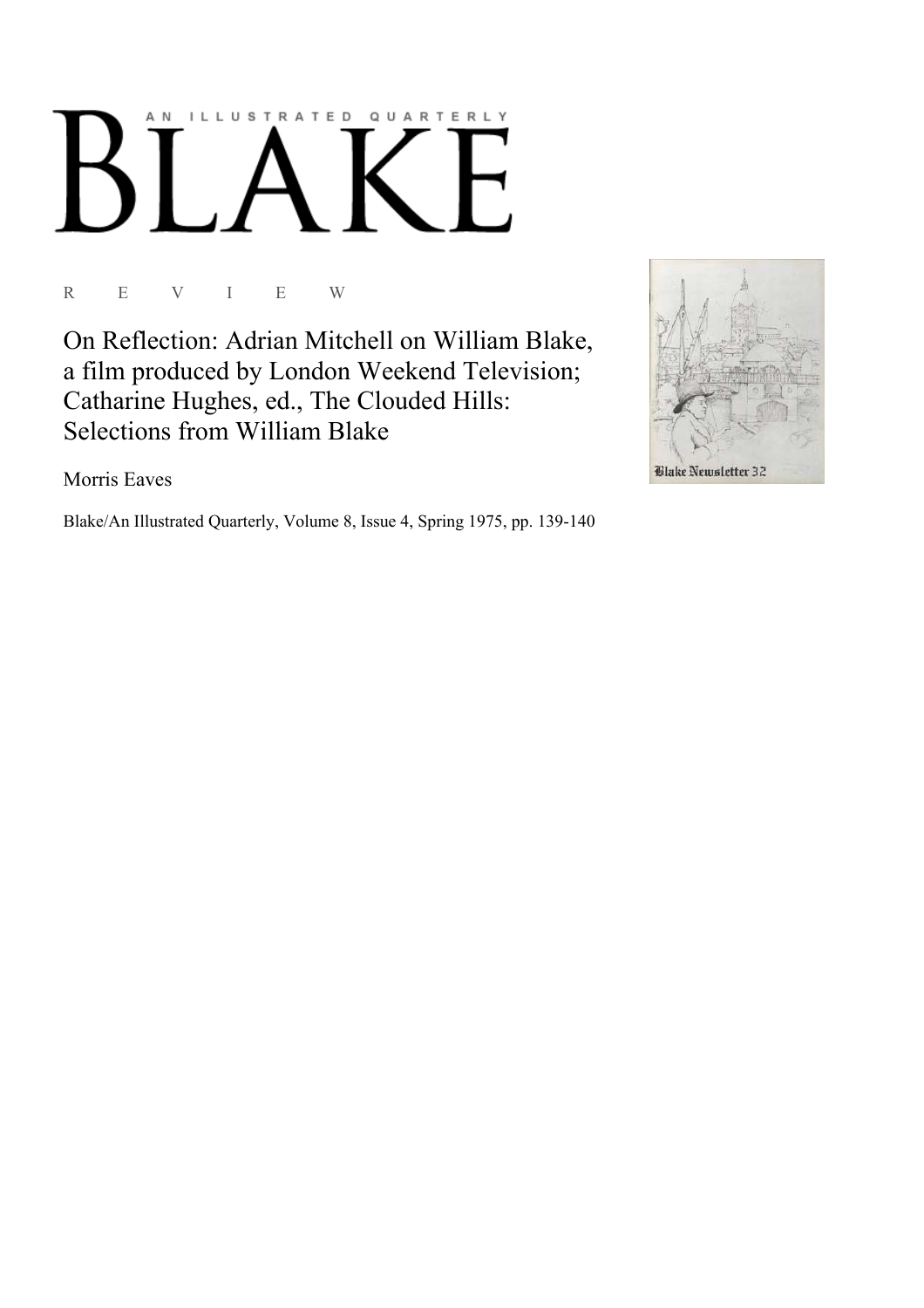*On Reflection: Adrian Mitchell on William Blake.* A film produced by London Weekend Television. Directed by John Reardon, graphics by John Tribe. U.S. rental agent: Richard Price Television Associates Ltd., 145 W. 58 St., New York, N.Y. 10019. Date of first showing: not known. Price of rental: not known.

Catharine Hughes, editor. *The Clouded Hills: Selections from William Blake.* Mysticism and Modern Man Series. New York: Sheed & Ward. 1973. \$2.95 (paper).

## Reviewed by Morris Eaves

If I could choose one Blake film to show to a class, this would be it. In no way does it approach the best that could be done, but in comparison to the other things that have been done, *Adrian Mitchell on William Blake* is the best of the lot.

The film was made a few years ago for *On Reflection,* a London Weekend Television series of personal television "essays" by reflectors of various names and kinds. Adrian Mitchell is a poet with a fairly standard but still lively view of Blake as a gadfly who liked to say disturbing things about art, sex, and the state of the culture that are as pertinent now as in 1800.

As a format Mitchell chose to blend elements of a happening (as we used to say in 1963) in the style of *Long Days Nights* with narration, a series of Blake pictures, and readings of poems and prose to shots of modern London. The assembly has the weight and coherence of a typical highbrow one-man TV show, which is to say, pretty light and pretty baggy. But compared to the inert, heavy, and dull sado-masochistic coagulations that have flowed down to etherize us in our seats, *Mitchell on Blake* is electrical magic.

The film opens in the Tate Gallery, moves to Mitchell on camera first emphasizing Blake's modernness then reading *London* to shots of the modern city and the print itself, and ending with a little moral lesson based on William Blake House, flats for old people, on the site of one of Blake's residences.

Then we move to the workshop of artist and craftsman Ken Sprague, which becomes the base for the rest of the program. Here Mitchell misses the chance to build a parallel between Sprague's workshop and Blake's, and thus the chance to show how Blake did what he did as watercolorist and printmaker. Television is the perfect medium for a good close look at printmaking, not to demonstate the technology for itself, but to build a strong image of Blake as a craftsman. But Mitchell's idea of the artistincluding himself as poet and graffitist and Sprague as graphic artist--seems to be mainly sociological, which is interesting enough but not complete enough or big enough, and consequently the rest of the film is thinner than it had to be.

After a narrative sketch of Blake's radicalism in religion, politics, and sex, followed by a reading of *The Garden of Love* with modern photographic images of chapel, graveyard, and boy—which sounds more embarrassing than it turns out to be—the film reaches its high point in a hilarious supermarket scene. Mitchell reads from the Preface to *Milton* and *Public Address* over the public-address system of the supermarket, with "Rouze up 0 Young Men of the New Age! set your foreheads against the ignorant Hirelings!" replacing Musak and "William Bell to cash register number 4, please" for ffve minutes with the total result of two half-second surprised looks signaled by two raised heads, and two dozen dumb expressions fixed firmly on the canned peas -- "Suffer not the fashionable Fools to depress your powers by the prices they pretend to give for contemptible works or the expensive advertizing boasts that they make of such works." It was a tuned-out crowd that day down at the supermarket, with other prices and expensive advertizing boasts to worry about and no time to spare for freaked-out dead artists being resurrected over the PA system. But it was a marvelous scene.

The rest is anti-climax, really. Standing by Blake's life mask, Mitchell tacks on to his supermarket scene a few of Blake's epigrams and jingles on Reynolds, Hayley, and Fuseli, with the intention, I suppose, of reinforcing the impression of Blake as forceful, righteous personality. Then we pick up the next theme with a series of Blake prints emphasizing sensuality and sexual love, but soon we move to what I'm sure Mitchell thought was to be the climax of his "reflection," and the big Happening of the piece, when he carries paintcans and paintbrushes to the wall of a London building and makes it into a work of streetart by filling it up with slogans from the Proverbs of Hell, capped by his own invention--"Blake Lives!"—over the door. The level of interest in the film drops to a low point here. Housepainting is a slower and duller business than Mitchell probably figured it would be. The supermarket scene was fun because there were people in the supermarket to react to the PA system, and nonreactions were even funnier. But here it's just Mitchell and his brush and the wall, and the only dynamism in the episode comes from our sense of what might happen if there *were* some spectators. This source of interest is tapped at the end of the episode, with the predictable appearance of a couple of bobbies who don't take much more interest in a fouled wall than the shoppers did in the loss of their shopping music. The point is made, all right, but for the second time; and if it had to be made twice, the order of the two happenings should have been reversed.

## 

*Morris Eaves, University of New Mexico, coedits the* Newsletter *with Morton Paley. On an NEH summer fellowship he is finishing a book on Blake's artistic principles in relation to the technology of printing and printmaking.*